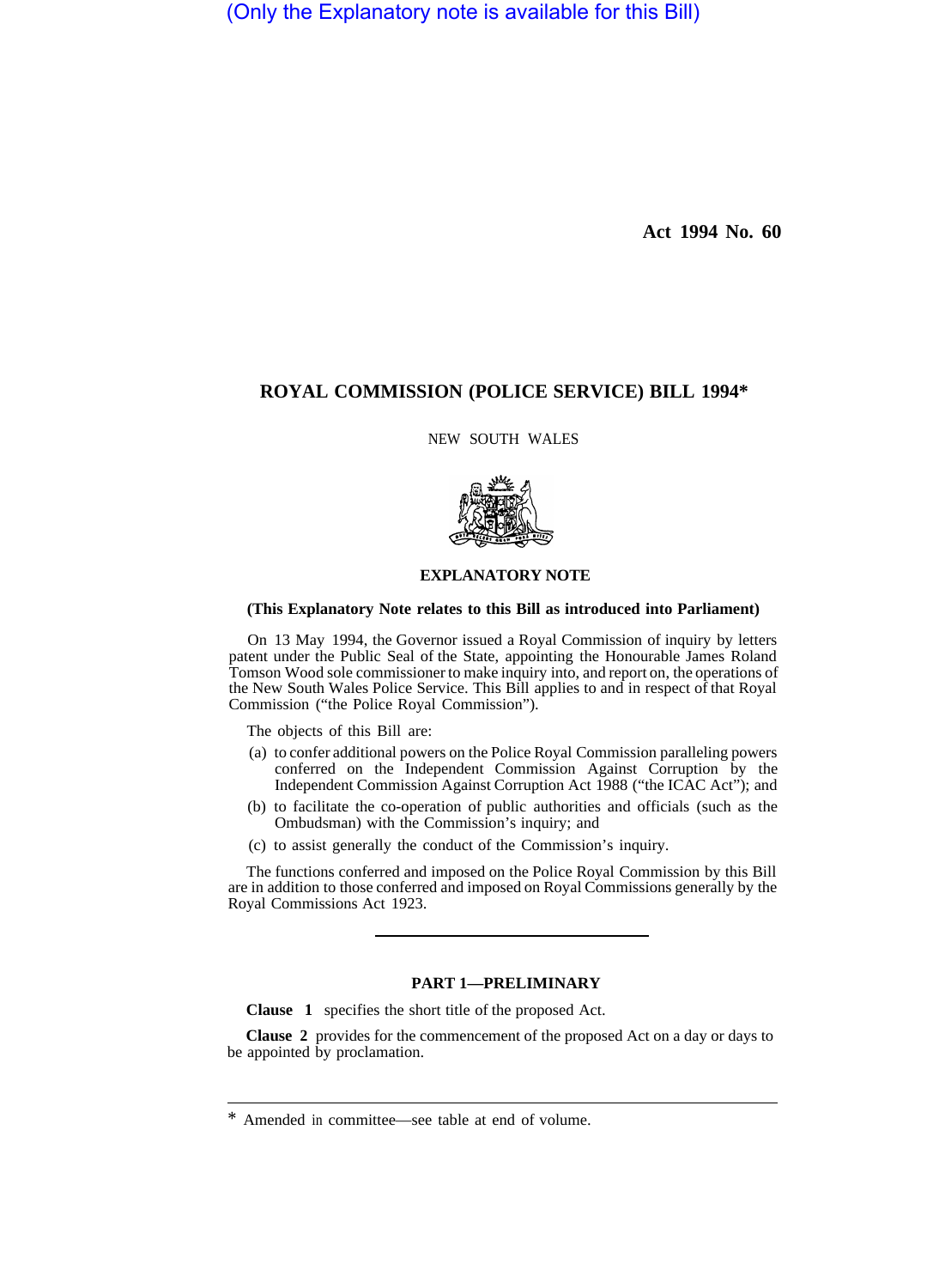## *Royal Commission (Police Service) 1994 [Act 1994 No. 60]*

**Clause 3** provides that the Act applies to the Police Royal Commission, including any Royal Commission by which the Police Royal Commission is altered, extended, continued or replaced (on the same or similar terms as the Police Royal Commission). The Act also applies to any other Royal Commission by which a Commissioner is appointed to report to or otherwise assist the Police Royal Commission.

**Clause 4** contains definitions of terms used in the proposed Act and interpretation provisions. The clause also provides that notes in the text of the proposed Act are explanatory notes and do not form part of the proposed Act.

**Clause 5** explains the relationship between the proposed Act and the Royal Commissions Act. The functions conferred or imposed on the Police Royal Commission by the proposed Act are in addition to those conferred or imposed on Royal Commissions generally by the Royal Commissions Act and nothing in that Act constrains the exercise of a function conferred or imposed by the proposed Act.

### PART 2-OBTAININGINFORMATION, DOCUMENTS AND OTHER **THINGS**

**Clause 6** gives the Commissioner power to require public authorities and officials to provide information. (This provision parallels section 21 of the ICAC Act.)

**Clause 7** gives the Commissioner power to require any person to attend before the Commissioner or an officer of the Commission and produce a specified document or other thing. (This provision parallels section 22 of the ICAC Act.)

**Clause 8** allows claims of privilege to be made in respect of certain information, documents or other things produced to the Commission under clause 6 or 7. (This provision parallels section 24 of the ICAC Act.)

**Clause 9** protects persons from prosecution in respect of certain self-incriminating statements, documents or other things produced to the Commission. (This provision parallels section 26 of the ICAC Act.)

**Clause 10** gives the Commissioner or an authorised officer of the Commission power to enter the premises of a public authority or official and inspect and copy documents for the purpose of investigating conduct which may involve a criminal offence. A claim of privilege may be made in respect of such documents. (This provision parallels sections 23 and 25 of the ICAC Act.)

#### **PART 3-ATTENDANCEBEFORE THE COMMISSION**

**Clause 11** authorises the Commissioner to issue a warrant for the arrest of a person who fails to attend in answer to a summons to appear before the Commission. This power is broadly similar to powers conferred on a commissioner under the Royal Commissions Act. The clause goes on however to confer power on the Commissioner, for the purposes of investigating conduct which may involve a criminal offence, to issue a warrant for the arrest of a person whose evidence is required in connection with that investigation if the Commissioner is satisfied the person is unlikely to attend in answer to a summons. (This provision parallels section 36 of the ICAC Act.)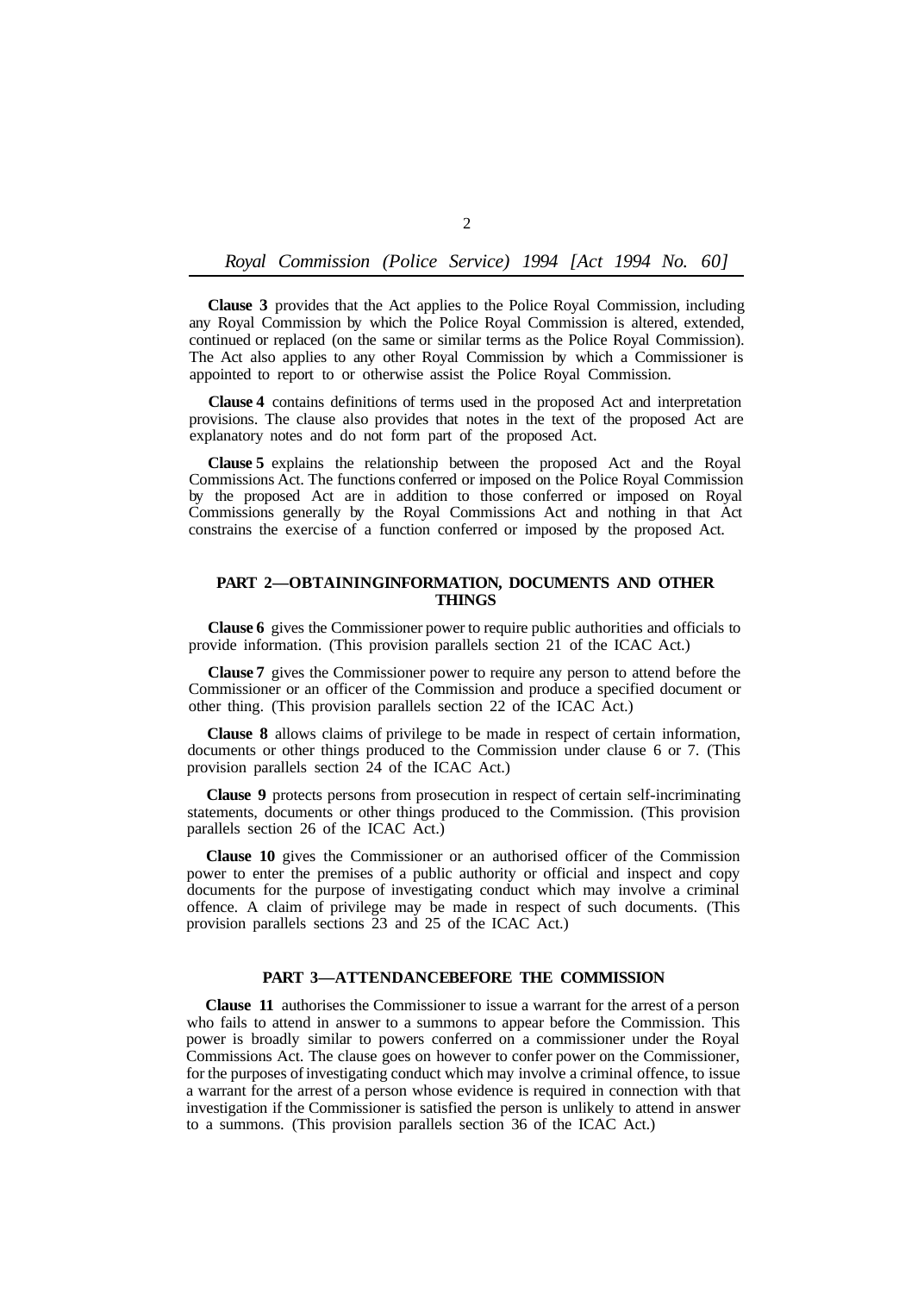## *Royal Commission (Police Service) 1994 [Act 1994 No. 60]*

**Clause 12** empowers the making of a declaration that answers, documents or other things are given or produced subject to a general objection by the witness concerned, so as to avoid repeated objections. (This provision parallels section 38 of the ICAC Act. )

**Clause 13** provides for the payment of the expenses of a witness attending or appearing before the Commission. (This provision parallels section 51 of the ICAC Act.)

**Clause 14** provides for the attendance of prisoners before the Commission. (This provision parallels section 39 of the ICAC Act.)

### **PART 4—SEARCH AND LISTENING DEVICE WARRANTS**

**Clause 15** authorises the issue of search warrants by an authorised justice or the Commissioner in connection with the investigation by the Commission of conduct which may involve a criminal offence. (This provision parallels section 40 of the ICAC Act.)

**Clause 16** sets out the powers conferred by a search warrant. (This provision parallels section 41 of the ICAC Act.)

**Clause 17** provides for the production of search warrants to the occupier of the premises being searched. (This provision parallels section 42 of the ICAC Act.)

**Clause 18** allow the use of reasonably necessary force to execute a search warrant. (This provision parallels section 43 of the ICAC Act.)

**Clause 19** allows the use of assistants to execute a search warrant. (This provision parallels section 44 of the ICAC Act.)

**Clause 20** provides that a warrant is not to authorise execution by night except in certain special circumstances. (This provision parallels section 45 of the ICAC Act and section 19 of the Search Warrants Act 1985.)

**Clause 21** specifies when a search warrant expires. (This provision parallels section 46 of the ICAC Act.)

**Clause 22** provides for the seizure of certain documents or other things found in the course of executing a search warrant. (This provision parallels section 47 (1) of the ICAC Act.)

**Clause 23** applies certain provisions of the Search Warrants Act 1985 to search warrants issued under the proposed Act. (This provision parallels section 48 of the ICAC Act.)

**Clause 24** makes it an offence to obstruct or hinder a person executing a search warrant. (This provision parallels section 84 of the ICAC Act.)

**Clause 25** provides that the Commissioner or an officer of the Commission may apply for the issue of a warrant authorising the use of a listening device under the Listening Devices Act 1984. (This provision parallels section 19 (2) of the ICAC Act.)

### **PART 5—PROTECTION OF WITNESSES AND EVIDENCE**

**Clause 26** allows the Commissioner to make arrangements for the protection of witnesses or other persons whose safety may be prejudiced because they have assisted or are assisting the Commission. (This provision parallels section 50 of the ICAC Act.)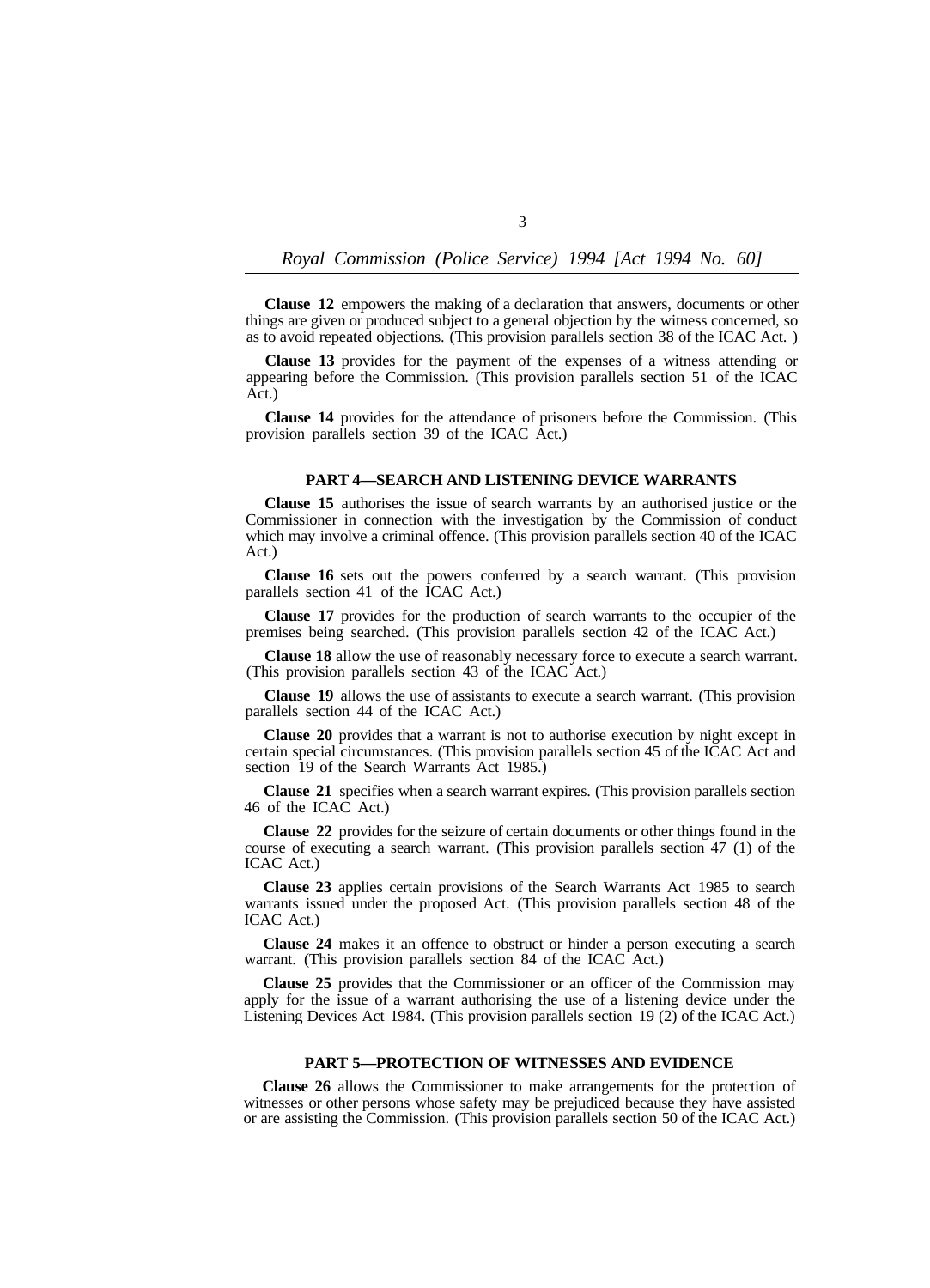## *Royal Commission (Police Service) 1994 [Act 1994 No. 60]*

**Clause 27** allows the Commissioner to give directions prohibiting the publication of certain information or evidence given to the Commission. (This section parallels section 112 of the ICAC Act.)

**Clause 28** makes it an offence for a person who receives a summons or a notice to produce information or documents to the Commission to disclose information about the notice or summons that is likely to prejudice the Commission's inquiry or any aspect of that inquiry. (This provision parallels section 114 of the ICAC Act.)

**Clause 29** provides that the Attorney General may, on the recommendation of the Commissioner, grant an indemnity from prosecution to a person or give an undertaking not to use statements made to the Commission as evidence in other proceedings. (This provision parallels section 49 of the ICAC Act.)

### **PART 6—SECRECY, DISCLOSURE, ADMISSIBILITY**

**Clause 30** imposes a duty of secrecy on certain persons who obtain information in connection with the Commission's inquiry. (This provision parallels section 111 of the ICAC Act.)

**Clause 31** provides that the Ombudsman may furnish certain information obtained by the Ombudsman to the Commission and may give evidence before the Commission and produce documents to the Commission. However, the Ombudsman (and his or her officers) cannot be compelled to give evidence or produce a document.

**Clause 32** provides that certain secrecy provisions in other Acts do not apply to the divulging of information, or the production of any document or other thing, pursuant to a requirement made by or under the proposed Act or the Royal Commissions Act.

**Clause 33** provides that certain documents relating to complaints about police conduct are admissible in evidence before the Commission.

**Clause 34** creates an exception to secrecy provisions contained in the Telecommunications (Interception) (New South Wales) Act 1987 for proceedings for an offence under the proposed Act. (This provision parallels an existing exception for proceedings for an offence under the Royal Commissions Act.)

**Clause 35** relates to the competence and compellability of certain witnesses. At present, the Legal Profession Act 1987 provides that certain persons involved in the administration of that Act are neither competent nor compellable to give evidence in any proceedings in respect of any matter in which they were involved in the course of that administration. This clause creates an exception for proceedings for an offence under the proposed Act. (This parallels an existing exception for proceedings for an offence under the Royal Commissions Act.)

**Clause 36** creates an exception to secrecy provisions contained in the Privacy Committee Act 1975 for proceedings for an offence under the proposed Act. In addition, that Act also provides that certain persons involved in the execution or administration of that Act are neither competent nor compellable to give evidence in any proceedings in respect of any information obtained in that execution or administration. This clause creates an exception for proceedings for an offence under the proposed Act. (These exceptions parallel existing exceptions for proceedings for an offence under the Royal Commissions Act.)